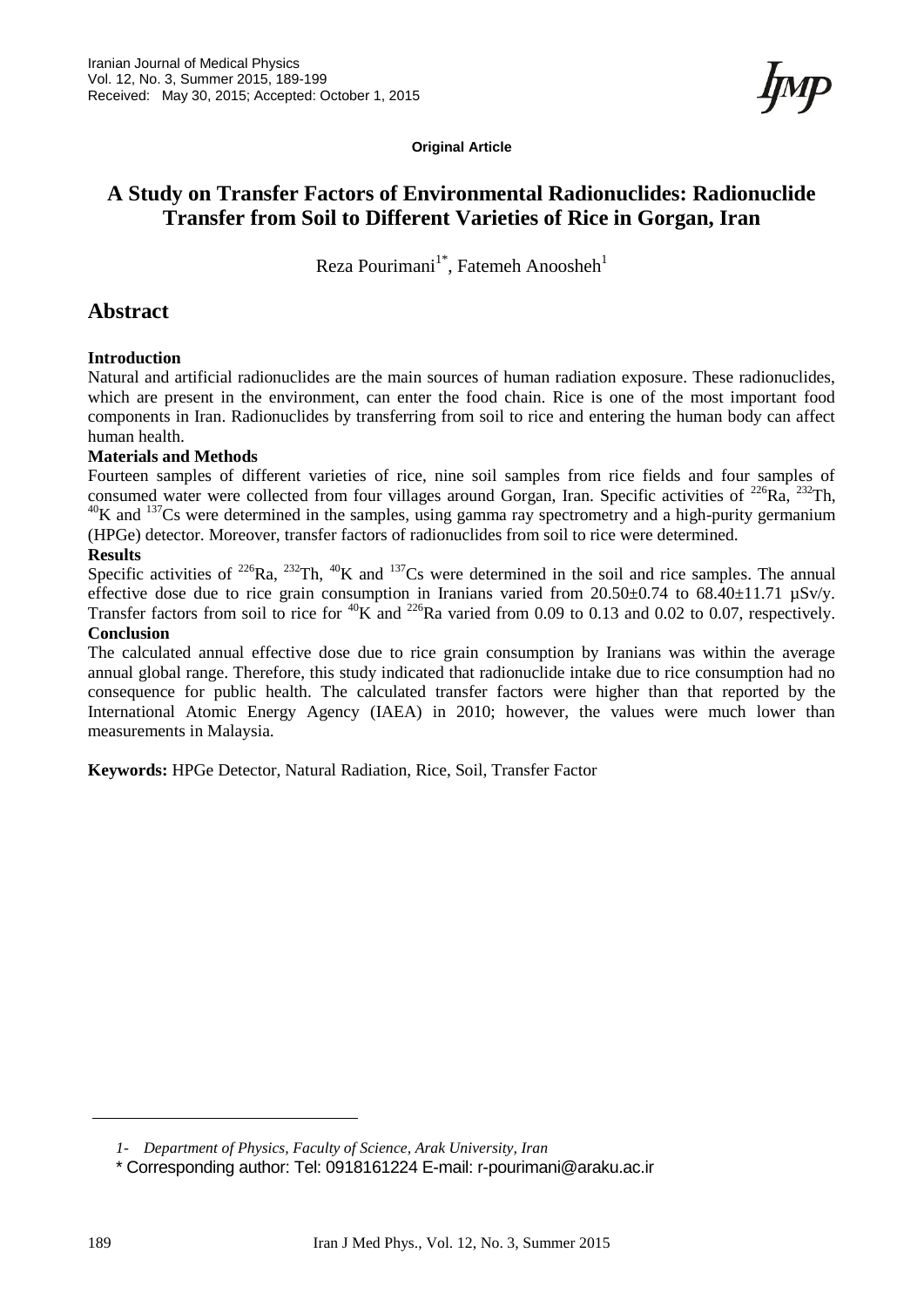# **1. Introduction**

Natural and artificial radionuclides are the main sources of human radiation exposure. Uranium, thorium series and potassium are the main elements, contributing to natural terrestrial radioactivity [1]. The average uranium-238  $(^{238}U)$  content in the Earth's crust has been estimated at 2.7 mg/kg and its concentration may be as high as 120 mg/kg in phosphate rocks [2]. Meanwhile, the average thorium-232  $(^{232}Th)$  content in the Earth's crust is approximately 9.6 mg/kg [3].

Environmental pollution by radioactive isotopes results from nuclear weapon tests; accidents in nuclear power plants also contribute to human exposure [4]. Release of radioactive materials from different nuclear industries causes an increase in radioactivity level in the environment. The increase in environmental radioactivity is also responsible for the increased radiation dose to the general population.

Safety measures changed dramatically after the Chernobyl nuclear accident in 1986, and management of contaminated areas became crucial. Overall, radiocesium pollution constitutes a serious hazard to human health as radioactive elements can be transferred through the food chain [5]. Considering the presence of ionizing radiation sources in our environment, their entrance to the food chain is unavoidable.

One of the pathways for ionizing radiation is the soil-rice-human chain. Rice is one of the popular dietary components in the world, particularly in Asian countries. Consumption of rice per capita each year was 57.50 kg in the world in 2014. Overall, China accounts for the highest rate of rice consumption around the world. Rice is also a principal food in Iranian cuisine, with the quality of cooked rice outweighing all other considerations among Iranian consumers[6].

The total area under rice in Iran is more than 600,000 hectares and rice is grown in 15 provinces. It is estimated that 265,000 hectares in Mazandaran province (including areas in Gorgan) are under rice cultivation. The consumption of rice in Iran has been estimated at 28 kg per capita each year. As the demand for rice and its supply in Iran are not yet evenly balanced, Iran imports around 400,000 to 500,000 tons of rice for domestic consumption [6].

In this study, the specific activities of radionuclides were determined in soil samples under rice cultivation. Different varieties of rice in four villages around Gorgan in Golestan province were evaluated, using gamma ray spectrometry. Transfer factors (TFs) of radionuclides from soil to rice were calculated. Radium equivalent (Raeq), internal and external hazard indices for soil samples and the annual effective dose (AED) for rice consumption in Iran were also measured.

# **2. Materials and Methods**

### **2.1** *Sampling and Sample Preparation*

Samples were collected from four villages within a 5-15 km distance from Gorgan in Golestan province, Iran. The sampling region is demonstrated in Figure 1. In this study, 14 rice samples, 9 soil samples from rice fields and 4 samples of consumed water in rice fields were investigated. By employing random integration and experimental sampling, a combined operation was undertaken to collect the samples.

Nine rice samples from four villages as the dominant varieties, one sample of rough rice, one sample of imported rice and three samples of wholesale rice were collected and coded. Polyethylene bottles were used for sampling water, and nitric acid was added to decrease the samples' pH down to 2; this process was necessary to prevent wall absorption of radionuclides [7].

Soil samples were taken from rice fields at 5 cm depth and were coded according to rice variety and sampling locality via employing the template method. Sample coding is presented in tables 1 and 2. All rice and soil samples were dried in the oven at 200 °C for 12 hours. In order to obtain homogeneous samples, dried rice and soil samples were pulverized by a grinder into fine powder and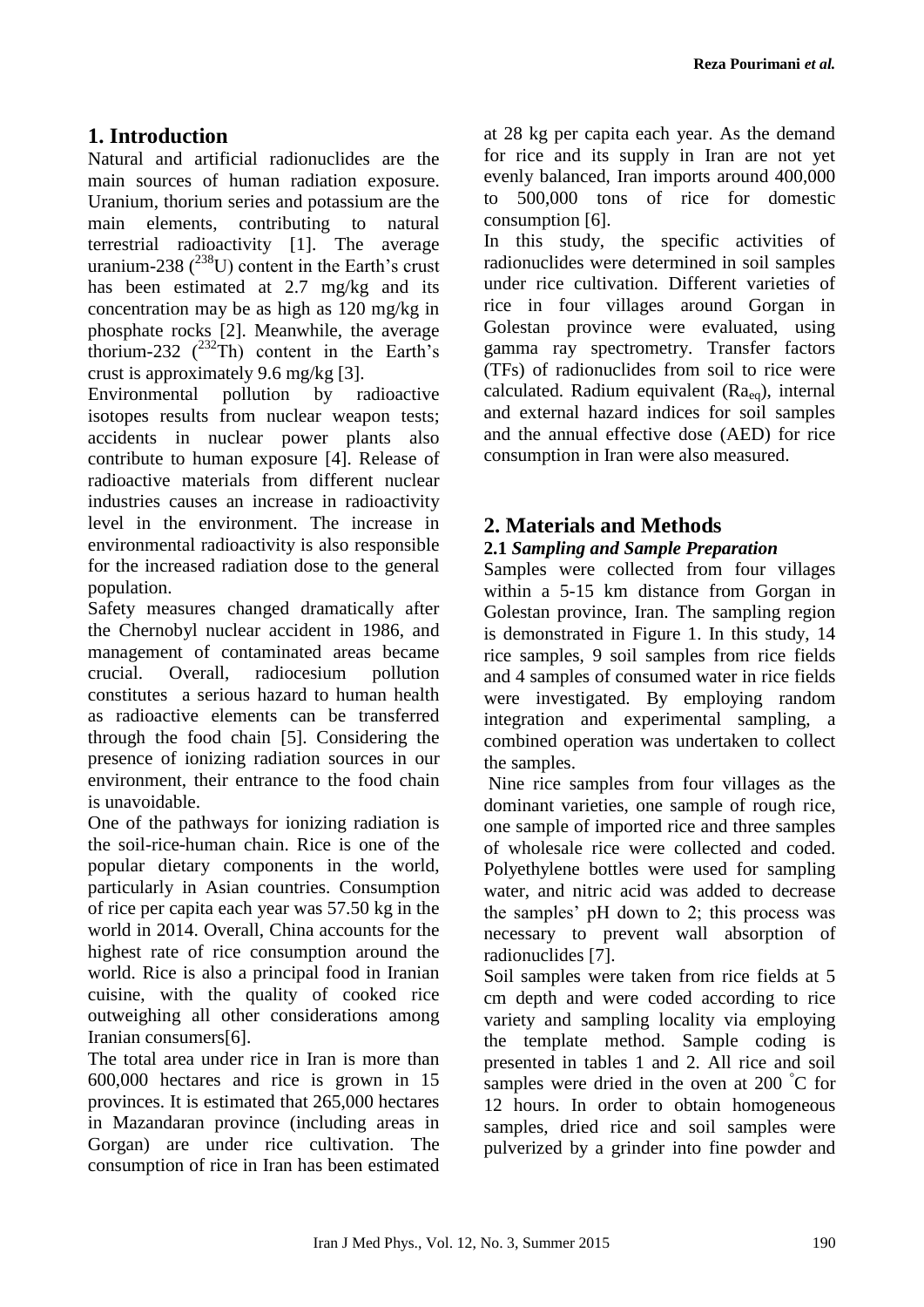passed through 10-mesh and 50-mesh screens [8].

All samples were prepared in Marinelli beaker containers for gamma-ray spectrometry. Given the fact that radon is a short-lived, gaseous nuclide, with a tendency to escape from the samples, the collected samples required particular care. In this study, a Marinelli beaker with volume 800 cc was used for packing 950 g of soil, 330 g of rice and 800 cc of water samples. After a minimum of 60 days for preparing the sealed samples, gamma rays were registered, since a time interval is necessary to attain radioactive chain equilibrium [8].



Figure 1.Sampling location around Gorgan, Iran, marked on the map by (**+**)

### **2.2.** *Experimental setup*

Gamma-ray spectra were registered, using a high-purity germanium (HPGe) detector (coaxial P-type, model GCD30195 BSI), with a relative efficiency of 30% and a multichannel analyzer (8192 channels). The energy resolution in this detector is 1.95 keV for  ${}^{60}Co$ gamma energy line at 1332.520 keV. The operating voltage was 3000 V and the detector was shielded by lead, cadmium and copper (10 cm, 2 mm and 2.5 mm, respectively); the shielding served to reduce background radiation.

The soft components of cosmic ray were reduced to a very low level by 100 mm of lead shielding. The X-ray (73.9 keV) emitted from the lead due to its interaction with external radiation was suppressed by copper and cadmium layers, which successively absorbed thermal neutrons produced by the cosmic ray [9]. To minimize the effect of scattering radiation from the shield, the detector was located in the center of the chamber.

The samples were placed in a face-to-face geometry over the detector for 86,400 s. regarding efficiency calibrations, the coincidence correction transition was carried out for the standard sources of Marinelli beaker including  $^{241}$ Am,  $^{152}$ Eu and  $^{137}$ Cs. According to the registered gamma ray spectra, the absolute efficiency of detector configuration  $(\epsilon_i)$  was calculated, using equation 1[10]:

$$
\varepsilon = \frac{N_i}{Act.P_n(E_i).t} 100 \tag{1}
$$

Where  $N_i$  is the net count under the full energy peak, corresponding to E<sup>i</sup> , *Act* is the radionuclide activity at the measured date,  $P_n$  $(E_i)$  denotes the probability of  $E_i$  photon emission and *t* is the counting time. The  $^{226}Ra$ activity of the samples was determined by the intensities of  $351.9$  keV <sup>214</sup>Pb and 609.3 keV  $214$ Bi gamma lines, respectively. Moreover,  $232$ Th activity was determined, using 911.21 keV and 968.97 keV <sup>228</sup>Ac gamma lines, with 26.6% and 17.4% intensity, respectively. Additionally,  $^{40}$ K and  $^{137}$ Cs were obtained, using 1460.70 and 661.66 keV gamma ray lines, respectively.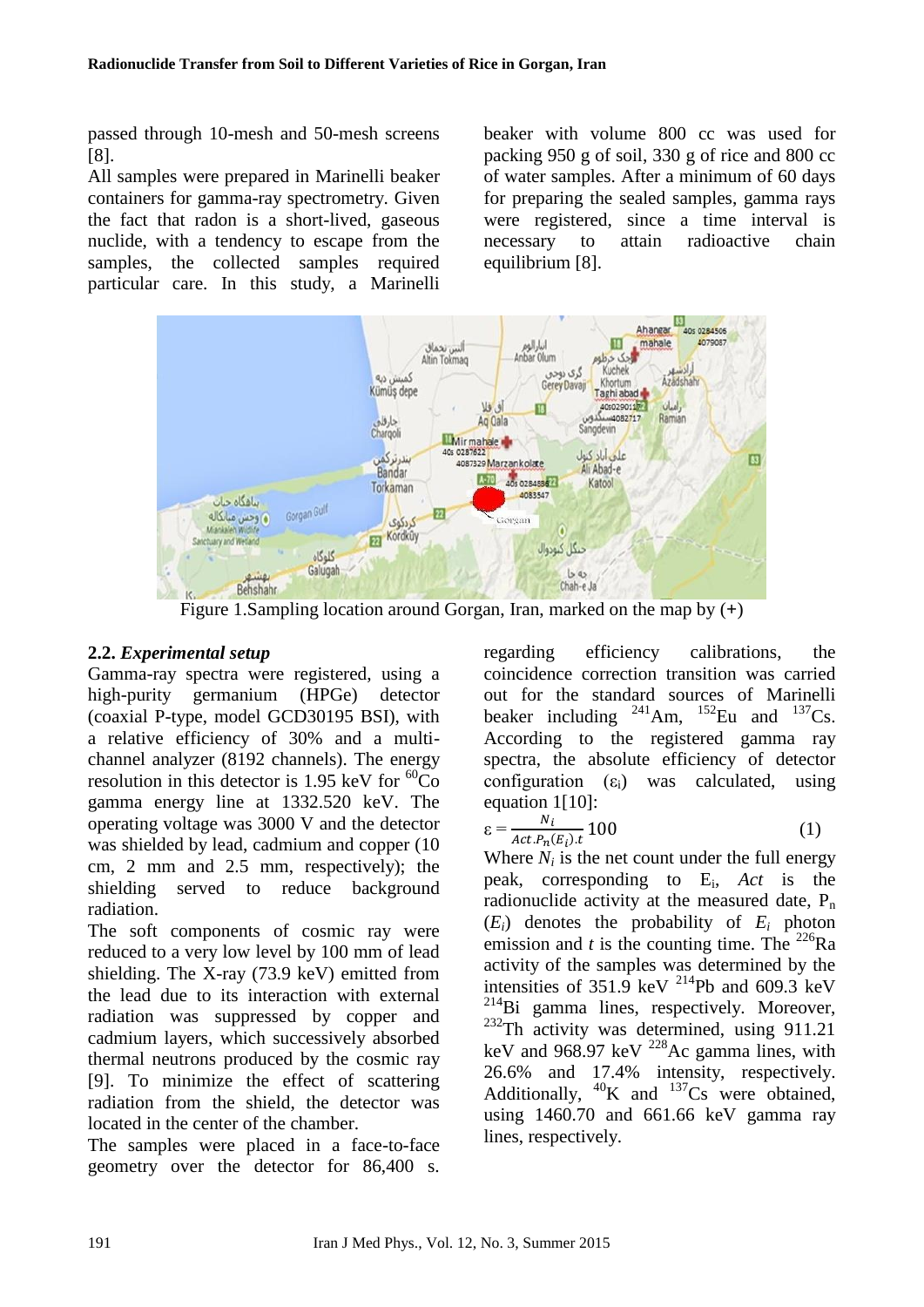| Sample code  | Table 1. Bample codes of fice varieties and water and the sampling focation<br>Type of samples | Rice variety | Sampling location<br>(village name) |
|--------------|------------------------------------------------------------------------------------------------|--------------|-------------------------------------|
| <b>Bmkd</b>  | Rice                                                                                           | Dh           | Marzan Kalateh                      |
| <b>Bmkf</b>  | Rice                                                                                           | Fr           | Marzan Kalateh                      |
| <b>Bamd</b>  | Rice                                                                                           | Dh           | Ahangar Mahalleh                    |
| Bamf         | Rice                                                                                           | Fr           | Ahangar Mahalleh                    |
| <b>B</b> mmd | Rice                                                                                           | Dh           | Mir Mahalleh                        |
| <b>Bmmf</b>  | Rice                                                                                           | Fr           | Mir Mahalleh                        |
| <b>Btad</b>  | Rice                                                                                           | Dh           | Taghi Abad                          |
| <b>Btaf</b>  | Rice                                                                                           | Fr           | Taghi Abad                          |
| <b>Btas</b>  | Rice                                                                                           | Si           | Taghi Abad                          |
| B1121        | Rice                                                                                           | 11           | India                               |
| <b>Bgst</b>  | Rice                                                                                           | Sm           | Gorgan wholesale                    |
| <b>Bgge</b>  | Rice                                                                                           | Ge           | Gorgan wholesale                    |
| <b>B</b> geh | Rice                                                                                           | Hi           | Guilan wholesale                    |
| ShSh         | Rough rice                                                                                     | Si           | Taghi Abad                          |
| Wmk          | Water                                                                                          | Dh           | Marzan Kalateh                      |
| Wam          | Water                                                                                          | Dh           | Ahangar Mahalleh                    |
| Wmm          | Water                                                                                          | Dh           | Mir Mahalleh                        |
| Wta          | Water                                                                                          | Fr           | Taghi Abad                          |

Table 1. Sample codes of rice varieties and water and the sampling location

Table 2. The location and code of soil samples in Gorgan rice fields

| Soil sample  | Type of         | Village name     | - – – –<br>Longitude  | Latitude                | Altitude |
|--------------|-----------------|------------------|-----------------------|-------------------------|----------|
| code         | cultivated rice |                  | (E)                   | N)                      | (m)      |
| Kmkd         | Dh              | Marzan Kalateh   | $54^{\circ}35'13.1''$ | $36^{\circ}$ 52' 24.2"  | 102      |
| Kmkf         | Fr              | Marzan Kalateh   | 54° 35′ 11.5″         | $36^{\circ}$ 52' 24.2"  | 105      |
| Kamd         | Dh              | Ahangar Mahalleh | 54 35' 18.5"          | $36^{\circ} 49' 32.0"$  | 269      |
| Kamf         | Fr              | Ahangar Mahalleh | 54° 35′ 00.7″         | $36^{\circ} 49' 59.3''$ | 215      |
| Kmmd         | Dh              | Mir Mahalleh     | $54^{\circ}36'58.1"$  | $36^{\circ} 54' 29.1''$ | 47       |
| Kmmf         | Fr              | Mir Mahalleh     | 54° 38′ 35.7″         | 36° 52′ 05.0″           | 47       |
| Ktad         | Dh              | Taghi Abad       | 54° 38′ 35.8″         | 36° 52′ 05.5″           | 114      |
| Ktaf         | Fr              | Taghi Abad       | 54° 38′ 35.7″         | $36^{\circ} 52' 05.0''$ | 110      |
| <b>K</b> tas | Si              | Taghi Abad       | 54 38' 43.5"          | 36° 52′ 01.5"           | 111      |

All 24 registered gamma ray spectra were analyzed and specific activities of radionuclides in the samples were determined, using Gamma Vision 32 EG&G Ortec software. In all the analyzed spectra, correction was performed for the background gamma ray, which was registered using the empty Marinelli container under similar conditions. In order to determine the activities, equation 2 was applied [11]:

$$
Act = \frac{\text{Net Area}}{\varepsilon. \text{(B. R\%)}.\text{t. } m \text{ or } v} \times 100 \tag{2}
$$

Where *Net Area* is the net count under the peak, *Act* (Bq/kg or Bq/l) is the specific activity,  $\epsilon$  is the energy efficiency for the gamma ray by the detector, *B.R.* is the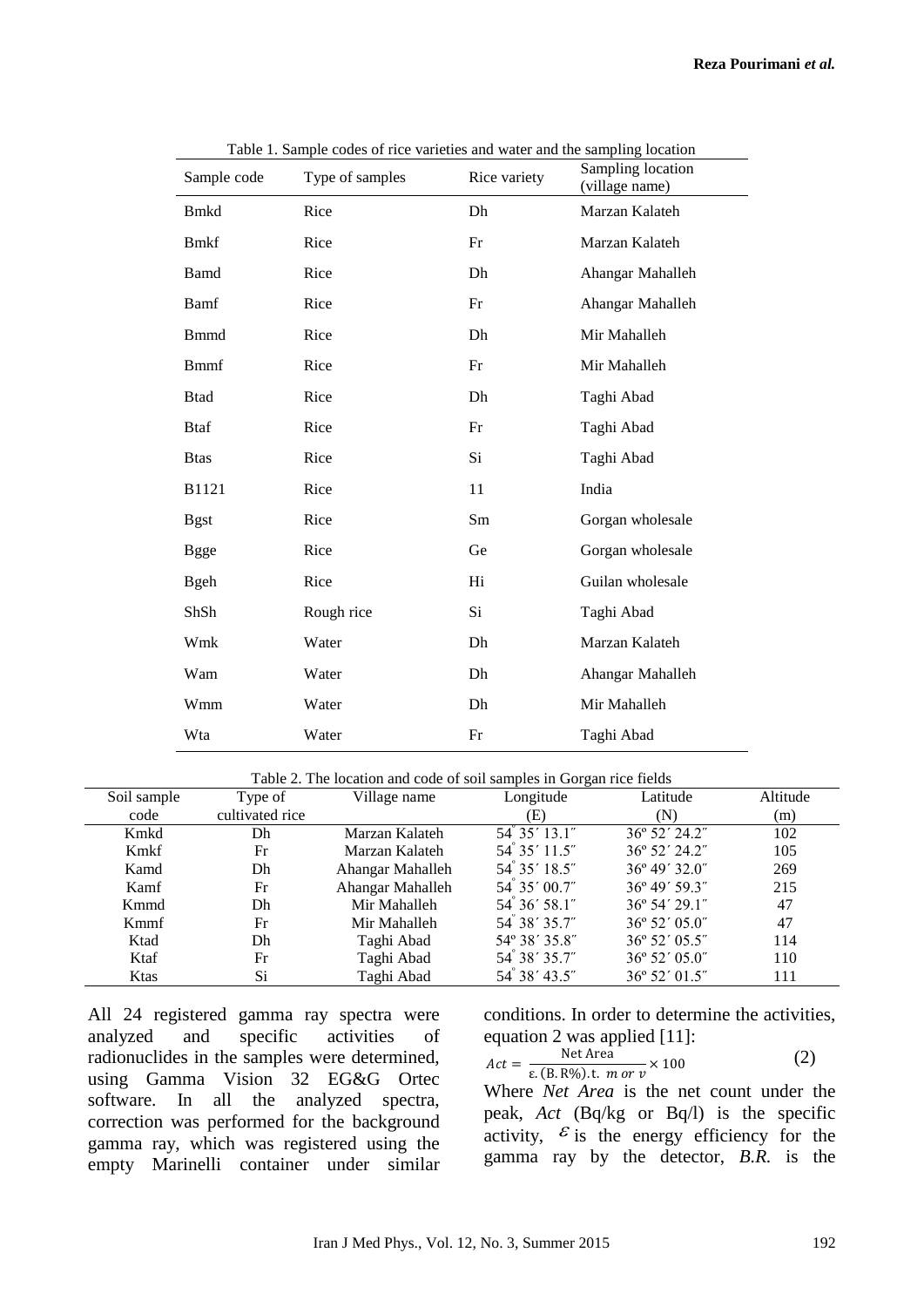branching ratio of gamma intensity (%), *t* (s) is the time of spectra, m denotes the mass (kg) of the samples and v refers to the volume (liter) of the samples.

### *2.3 Radium equivalent*

Since the distribution of natural radionuclides was not uniform in the samples under analysis, a radiological index, called radium equivalent  $(Ra_{eq})$  activity, was defined to estimate the radiation risk, associated with these radionuclides. This index was calculated, using equation 3 [12]:

 $Ra_{eq} = A_{Ra} + 1.43 A_{Th} + 0.077 A_{K}$  (3) where  $A_{Ra}$ ,  $A_{th}$  and  $A_k$  are the specific activities

(Bq/kg) of  $^{226}$ Ra,  $^{232}$ Th and  $^{40}$ K in the studied samples, respectively.

### **2.4** *Hazard indices*

The external  $(H_{ex})$  and internal  $(H_{in})$  hazard indices related to the emitted gamma rays of the samples were calculated, using equations 4 and 5 [12]:

 $H_{ex} = A_{Ra}/370 + A_{Th}/259 + A_{K}/4810 \le 1$  (4)

 $H_{in} = A_{Ra}/185 + A_{Th}/259 + A_{K}/4810 \le 1$  (5)

# **2.5***. Dose calculations*

According to equation6, proposed by the United Nations Scientific Committee on the Effects of Atomic Radiation (UNSCEAR) report in 2008, the absorbed gamma radiation dose can be estimated in outdoors from soil and rocks one meter above the ground [1]:

 $D(nGyh^{-1}) = [0.427A_{Ra} +$  $0.662A_{Th} + 0.0432A_{K}$ (6)

In equations 4, 5 and 6,  $A_{Ra}$ ,  $A_{Th}$  and  $A_K$  are the specific activities  $(Bq/kg)$  of  $^{226}Ra$ ,  $^{232}Th$  and  $^{40}$ K in soil samples, respectively.

In order to estimate annual effective dose (AED)in  $\mu$ Sv/y used equations 7 and 8. In these equations according to the UNSCEAR reports used the value 0.7 Sv/Gy as the conversion factor from the absorbed dose rate in air to effective dose rate for population in situation outdoor or indoor. Occupancy factors should be taken into account. Occupancy factors 0.2 and 0.8 used for outdoor and indoor occupancy respectively [1].

AED outdoor  $(\mu Sv/y)$  = Dose rate  $(nGy/h) \times (7)$ 

8766 (h/y)  $\times$ 0.2 $\times$ 0.7 (Sv/Gy) $\times$  10<sup>-3</sup> AED indoor  $(\mu Sv/y)$ = Dose rate  $(nGy/h)$  (8)  $\times 8766$  (h/y)  $\times 0.8 \times 0.7$  (Sv/Gy) $\times 10^{-3}$ 

#### **2.6** *Absorbed dose to human*

AED to an individual due to the intake of  $^{226}$ Ra,  $^{232}$ Th and  $^{40}$ K radionuclides caused by rice consumption was determined, using equation 9[14]:

$$
E_{eff} (\mu S v/y) = A_c A_{if}.D_{cf}.
$$
 (9)

where  $E_{\text{eff}}$  refers to AED ( $\mu$ Sv/y) in an individual, owing to the ingestion of radionuclides, *Ac* is the average activity concentration of radionuclides (Bq/kg), *Aif* denotes the annual intake of rice (kg/y) per capita rice grain consumption (28 kg/y for Iran) and  $D<sub>cf</sub>$  is the ingestion dose conversion factor for the radionuclides of interest  $(2.8\times10^{-7})$ <sup>7</sup> Sv/Bq for <sup>226</sup>Ra, 2.3×10<sup>-7</sup>Sv/Bq for <sup>232</sup>Th and 6.2×10<sup>-9</sup>Sv/Bq for <sup>40</sup>K) [14].

#### **2.7** *TF calculation*

TF values were considered to be in compliance with the definition proposed by Shyamal Ranjan et al., expressed as equation 10 [15]:

```
TF = \frac{\text{Sineulation of random.}}{\text{Concentration of radionuclide in soil } (Bq/kg \text{ dry soil mass})}Concentration of radionuclide in crop (Bq/kg dry crop mass)
```

$$
(10)
$$

# **3. Results**

In this study, the specific activities of  $^{226}$ Ra, <sup>232</sup>Th, <sup>40</sup>K and <sup>137</sup>C<sub>s</sub> were determined in 14 rice samples, nine soil samples from rice fields and four samples of consumed water in rice fields. These measurements are presented in tables 3-5. Moreover, the results of calculation of radium equivalent, external and internal hazard indices, absorbed dose in air (in 1m height from the surface above soil and rocks) and AED rate are presented in Table 6.

The absorbed dose calculations in Iranian adults are demonstrated in Table 7. Also, the radionuclide TF calculations from soil to rice are presented in Table 8. In the last row, the results of TF measurements in Malaysia are demonstrated [16].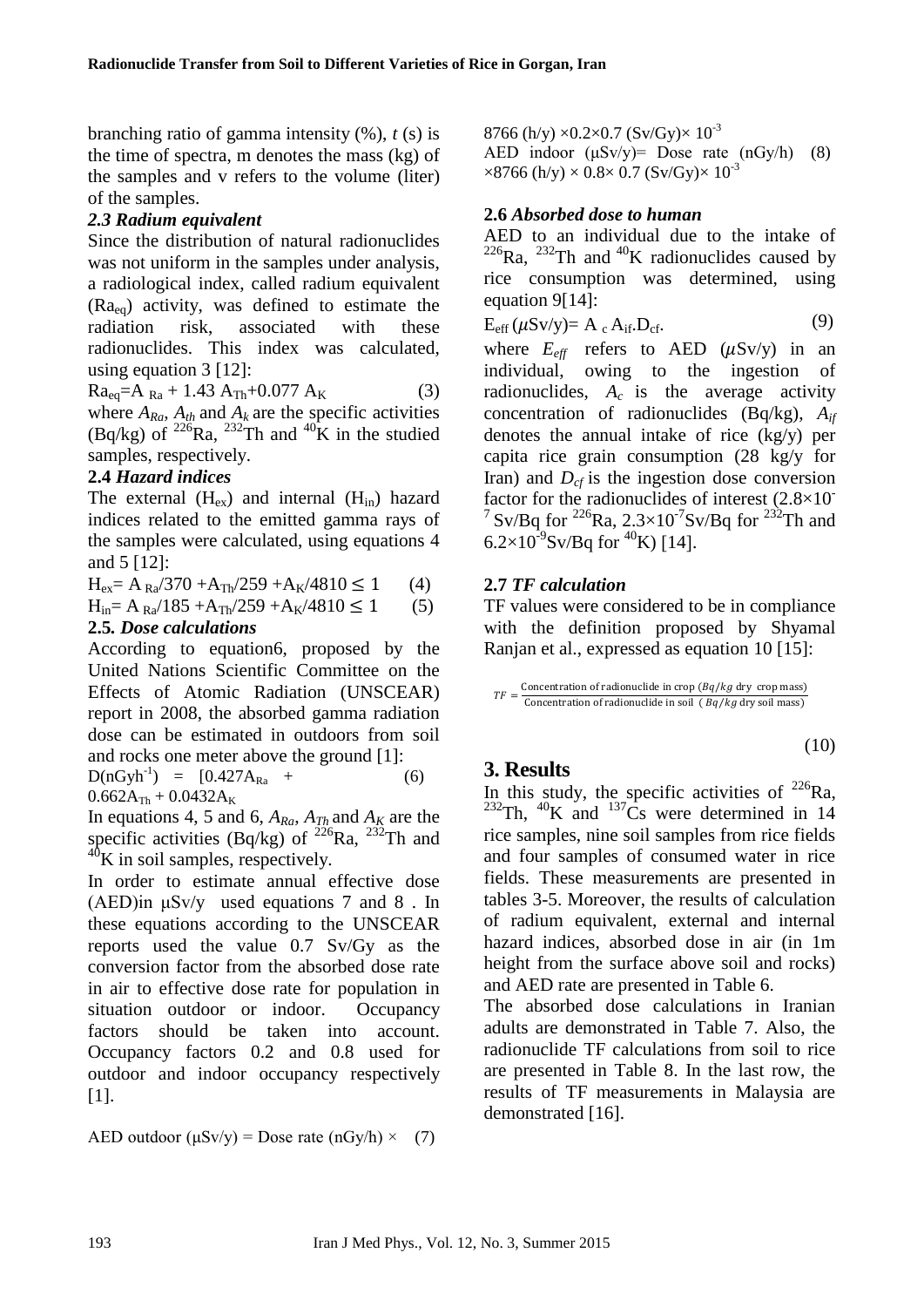| Sample code | $^{226}Ra$       | $P^{\text{center}}$<br>$^{232}$ Th | ${}^{40}\mathrm{K}$ | $^{137}Cs$      |
|-------------|------------------|------------------------------------|---------------------|-----------------|
| Kamd        | $63.45 \pm 1.16$ | $82.96 \pm 1.41$                   | $904.81 \pm 5.51$   | $2.46 \pm 0.19$ |
| Kamf        | $29.77 \pm 0.77$ | $76.08 \pm 1.21$                   | 899.00±5.57         | $6.77 \pm 0.23$ |
| Kmkd        | $34.28 \pm 0.89$ | $82.48 \pm 1.31$                   | $961.15 \pm 5.76$   | $3.04 \pm 0.20$ |
| Kmkf        | $32.72 \pm 0.98$ | $84.33 \pm 1.26$                   | $935.10 \pm 5.70$   | $4.47+0.23$     |
| Kmmd        | $44.30 \pm 1.06$ | $63.74 \pm 1.27$                   | $826.53 + 4.95$     | $7.98 \pm 0.23$ |
| Kmmf        | $50.45 \pm 1.24$ | $68.64 \pm 1.36$                   | $1034.67 + 5.17$    | $5.87 \pm 0.23$ |
| Ktad        | $40.02 \pm 0.96$ | $55.77 \pm 1.11$                   | $911.32 + 5.46$     | $3.40 \pm 0.20$ |
| Ktaf        | $44.53 \pm 1.01$ | $59.71 \pm 1.19$                   | $973.57 \pm 5.84$   | $8.13 \pm 0.23$ |
| Ktas        | $41.96 \pm 1.02$ | $54.14 \pm 1.13$                   | $923.56 \pm 5.54$   | $4.28 \pm 0.20$ |

Table 3. Specific activities (Bq/kg) of <sup>226</sup>Ra, <sup>232</sup>Th, <sup>40</sup>K and <sup>137</sup>Cs in soil samples

Table 4. Specific activities (Bq/kg) of <sup>226</sup>Ra, <sup>232</sup>Th, <sup>40</sup>K and <sup>137</sup>Cs in rice samples and the radium equivalent values  $(Ra_{eq})$  of the samples

| Sample code                                                                                                                          | $^{226}\mathrm{Ra}$ | $^{232}\mathrm{Th}$ | $^{40}{\rm K}$    | $^{137}\mathrm{Cs}$ | $Ra_{eq}(Bq/kg)$      |
|--------------------------------------------------------------------------------------------------------------------------------------|---------------------|---------------------|-------------------|---------------------|-----------------------|
| <b>Bamd</b>                                                                                                                          | $2.21 \pm 0.92$     | < 3.06              | 104.93±4.19       | < 0.45              | $10.79 \pm 1.04$      |
| Bamf                                                                                                                                 | $2.18 \pm 0.74$     | < 2.93              | 122.66±4.90       | < 0.36              | 15.88±0.83            |
| <b>B</b> mkd                                                                                                                         | $1.28 \pm 0.36$     | $6.66 \pm 1.26$     | $90.18 \pm 4.50$  | < 0.27              | $18.11 \pm 1.89$      |
| <b>Bmkf</b>                                                                                                                          | < 1.27              | < 0.42              | $118.21 \pm 4.27$ | < 0.57              | $16.53 \pm 0.38$      |
| <b>B</b> mmd                                                                                                                         | $1.33 \pm 0.58$     | < 3.81              | $84.66 \pm 3.38$  | < 0.60              | $13.66 \pm 3.18$      |
| <b>Bmmf</b>                                                                                                                          | $2.89 \pm 0.86$     | < 1.36              | $100.51 \pm 4.02$ | < 0.54              | $13.27 \pm 0.95$      |
| <b>Btad</b>                                                                                                                          | $1.09 \pm 0.23$     | $15.24 \pm 1.68$    | 107.24±4.28       | < 0.30              | 38.93±2.93            |
| <b>Btaf</b>                                                                                                                          | $1.07 \pm 0.49$     | < 1.30              | $115.27 \pm 4.61$ | < 0.63              | $11.85 \pm 0.65$      |
| <b>Btas</b>                                                                                                                          | $1.31 \pm 0.63$     | < 3.42              | $83.87 \pm 3.35$  | $1.00 \pm 0.26$     | $13.17 \pm 0.71$      |
| <b>Bgst</b>                                                                                                                          | $1.40 \pm 0.50$     | <3.57               | $111.09 \pm 0.04$ | $0.87 \pm 0.29$     | $16.39 \pm 0.63$      |
| <b>Bgge</b>                                                                                                                          | $1.46 \pm 0.52$     | $8.78 \pm 1.40$     | $90.45 \pm 3.61$  | < 0.60              | $21.68 \pm 2.11$      |
| <b>Bgeh</b>                                                                                                                          | $2.28 \pm 0.77$     | <3.51               | $97.06 \pm 4.85$  | < 0.63              | $15.49 \pm 0.86$      |
| B1121                                                                                                                                | $1.81 \pm 0.72$     | <4.20               | $109.72 \pm 5.48$ | $0.75 \pm 0.30$     | $16.54 \pm 0.87$      |
| shsh                                                                                                                                 | $1.19 \pm 0.38$     | <1.42               | 211.96±4.23       | < 0.66              | $20.04 \pm 0.59$      |
| Table 5. Specific activities (Bq/kg) of <sup>232</sup> Th, <sup>40</sup> K, <sup>226</sup> Ra and <sup>137</sup> Cs in water samples |                     |                     |                   |                     |                       |
| Sample code                                                                                                                          | $^{226}\mathrm{Ra}$ | $\mathrm{^{232}Th}$ |                   | $^{40}\mathrm{K}$   | ${}^{137}\mathrm{Cs}$ |

| Sample code | <sup>220</sup> Ra | $^{232}Th$      | $\rm ^{40}K$     | $^{137}Cs$      |
|-------------|-------------------|-----------------|------------------|-----------------|
| Wam         | $1.16 \pm 0.27$   | $2.78 \pm 0.55$ | $24.02 \pm 1.44$ | < 0.36          |
| Wmk         | $1.10\pm0.23$     | < 0.23          | $24.26 \pm 1.69$ | $0.25 \pm 0.08$ |
| Wmm         | $0.98 \pm 0.17$   | < 5.02          | $23.77 \pm 1.66$ | < 0.10          |
| Wta         | $1.00 \pm 0.36$   | < 0.63          | < 5.23           | < 0.25          |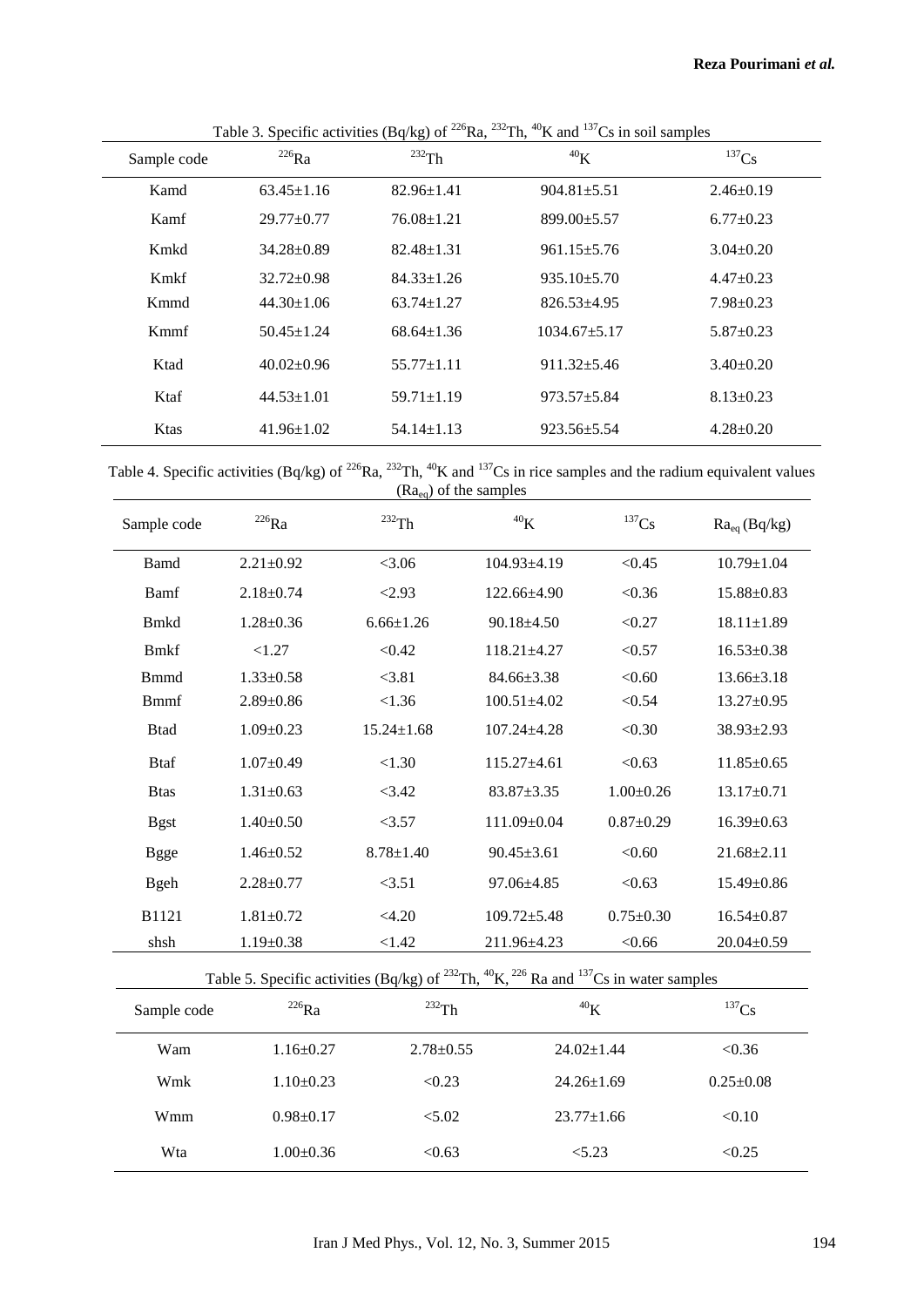| Sample<br>code | $Ra_{eq}(Bq/kg)$  | $H_{\rm ex}$    | $H_{in}$        | D<br>(nGy/h)      | $AED$ ( $\mu Sv/y$ ) |
|----------------|-------------------|-----------------|-----------------|-------------------|----------------------|
| Kamd           | 251.77±2.39       | $0.68 \pm 0.01$ | $0.85 \pm 0.01$ | $117.16 \pm 1.05$ | 148.51               |
| Kamf           | $207.80 \pm 1.98$ | $0.56 \pm 0.01$ | $0.64 \pm 0.01$ | $97.20 \pm 0.86$  | 124.97               |
| Kmkd           | $226.25 + 2.14$   | $0.61 \pm 0.01$ | $0.70+0.01$     | $105.74 \pm 0.93$ | 135.82               |
| Kmkf           | $225.33 \pm 2.10$ | $0.61 \pm 0.01$ | $0.70+0.01$     | $105.05 \pm 0.92$ | 137.62               |
| Kmmd           | $199.11 \pm 2.16$ | $0.54 \pm 0.01$ | $0.66 \pm 0.01$ | $93.44 \pm 0.94$  | 118.71               |
| Kmmf           | $228.03+2.37$     | $0.62 \pm 0.01$ | $0.75 \pm 0.01$ | $107.81 \pm 1.04$ | 136.93               |
| Ktad           | $189.95 \pm 2.18$ | $0.51 \pm 0.01$ | $0.62 \pm 0.01$ | $90.18 \pm 0.95$  | 113.44               |
| Ktaf           | $204.90 \pm 2.04$ | $0.55+0.01$     | $0.67+0.01$     | $97.25 \pm 0.89$  | 123.35               |
| Ktas           | $190.51 \pm 1.97$ | $0.51 \pm 0.01$ | $0.63 \pm 0.01$ | $90.61 \pm 0.87$  | 114.84               |

Table 6. The values of radium equivalent (Bq/kg), external and internal hazard indices, dose rate (nGy/h) and AED (μSv/y) for soil samples

|              | Table 7. The annual committed effective dose $(\mu S v/y)$ |                   |                  |                 |                   |  |
|--------------|------------------------------------------------------------|-------------------|------------------|-----------------|-------------------|--|
| Sample       | $^{226}Ra$                                                 | $^{232}$ Th       | $^{40}$ K        | $^{137}Cs$      | Total             |  |
| code         | $(\mu Sv/y)$                                               | $(\mu Sv/y)$      | $(\mu Sv/y)$     | $(\mu Sv/y)$    | $(\mu Sv/y)$      |  |
| <b>Bamd</b>  | $17.00 \pm 7.21$                                           |                   | $18.00 \pm 0.72$ |                 | $35.00 \pm 7.28$  |  |
| Bamf         | $17.00 \pm 5.80$                                           |                   | $21.20 \pm 0.85$ |                 | $38.20 \pm 6.65$  |  |
| <b>B</b> mkd | $10.00 \pm 2.82$                                           | $42.80 \pm 8.11$  | $15.60 \pm 0.78$ |                 | $68.40 \pm 11.71$ |  |
| <b>B</b> mkf |                                                            |                   | $20.50 \pm 0.74$ |                 | $20.50 \pm 0.74$  |  |
| <b>B</b> mmd | $10.40 \pm 4.57$                                           |                   | $14.60 \pm 0.58$ |                 | $25.00 \pm 5.15$  |  |
| <b>B</b> mmf | $22.60 \pm 6.74$                                           |                   | $17.40 \pm 0.69$ |                 | $40.00 \pm 7.43$  |  |
| <b>B</b> tad | $8.50 \pm 1.80$                                            | $78.82 \pm 10.81$ | $18.60 \pm 0.74$ |                 | $105.92 \pm 9.98$ |  |
| <b>Btaf</b>  | $8.30 \pm 3.84$                                            |                   | $20.00 \pm 0.80$ |                 | $28.30 \pm 3.82$  |  |
| <b>B</b> tas | $10.20 \pm 4.93$                                           |                   | $14.50 \pm 0.58$ | $0.36 \pm 0.09$ | $24.70 \pm 4.80$  |  |
| <b>Bgst</b>  | $10.90 \pm 3.92$                                           |                   | $19.20 \pm 0.06$ | $0.31 \pm 0.10$ | $30.41 \pm 3.90$  |  |
| <b>Bgge</b>  | $22.90 \pm 4.07$                                           | $56.50 \pm 9.01$  | $15.70 \pm 0.62$ |                 | $95.10 \pm 9.01$  |  |
| <b>B</b> geh | $17.80 \pm 6.03$                                           |                   | $16.80 \pm 0.84$ |                 | $34.60 \pm 6.04$  |  |
| <b>B1121</b> | $14.00 \pm 5.64$                                           |                   | $19.00 \pm 0.95$ | $0.27 \pm 0.10$ | $33.20 \pm 5.71$  |  |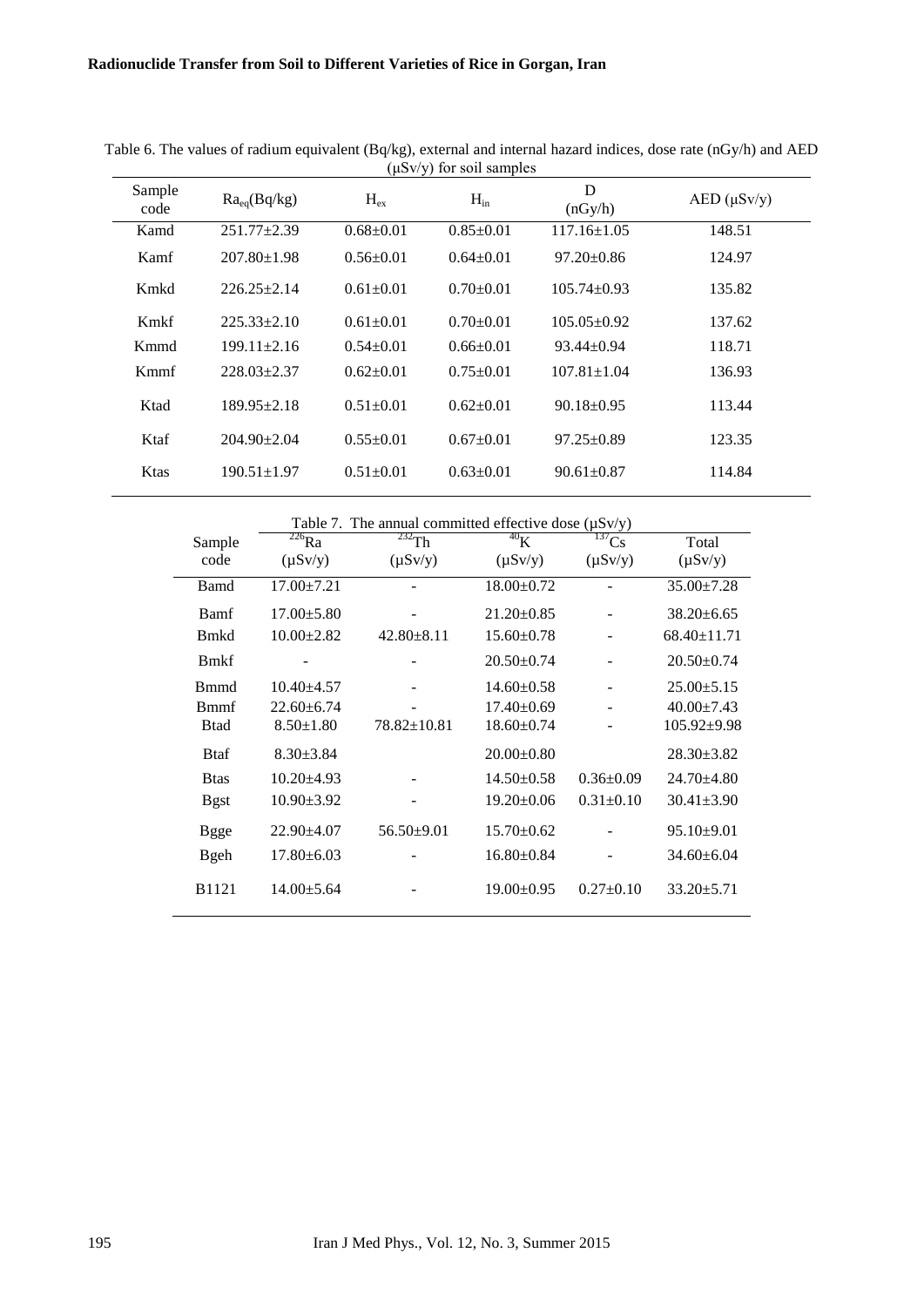| Sample code  | $^{226}Ra$      | $^{232}$ Th     | 40 <sub>K</sub> | $^{137}Cs$      |
|--------------|-----------------|-----------------|-----------------|-----------------|
| Bamd         | $0.03 \pm 0.01$ | < 0.03          | $0.11 \pm 0.00$ | < 0.18          |
| Bamf         | $0.07 \pm 0.02$ | < 0.03          | $0.13 \pm 0.00$ | < 0.05          |
| <b>B</b> mkd | $0.03 \pm 0.01$ | $0.08 \pm 0.01$ | $0.09 \pm 0.00$ | < 0.08          |
| <b>B</b> mkf | 0.03<           | < 0.04          | $0.12 \pm 0.00$ | < 0.12          |
| <b>B</b> mmd | $0.03 \pm 0.01$ | < 0.05          | $0.10\pm0.00$   | < 0.07          |
| <b>B</b> mmf | $0.05 \pm 0.01$ | < 0.01          | $0.09 \pm 0.00$ | < 0.09          |
| <b>Btad</b>  | $0.02 \pm 0.00$ | $0.27 \pm 0.01$ | $0.11 \pm 0.00$ | < 0.08          |
| <b>B</b> taf | $0.02 \pm 0.00$ | < 0.02          | $0.11 \pm 0.00$ | < 0.07          |
| <b>B</b> tas | $0.03 \pm 0.01$ | < 0.06          | $0.09 \pm 0.00$ | $0.23 \pm 0.08$ |
| Shsh         | $0.02 \pm 0.00$ | < 0.02          | $0.22 \pm 0.00$ | < 0.15          |
| Malaysia     | $0.16 - 0.32$   | $0.17 - 0.47$   | $0.52 - 1.21$   | --              |

Table 8. The transfer factor (TF) values of radionuclides from soil to rice

### **4. Discussion**

Specific activities of  $^{226}$ Ra,  $^{232}$ Th,  $^{40}$ K and  $^{137}$ Cs in soil samples varied from 32.72±0.98 to 63.45 $\pm$ 1.16, from 54.14 $\pm$ 1.13 to 84.33 $\pm$ 1.26, from 826.53±4.95 to 1034.67±5.17 and from 2.46±0.19 to 8.13±0.23 Bq/kg, respectively. The mean specific activities of <sup>226</sup>Ra, <sup>232</sup>Th and <sup>40</sup>K have been estimated at 35, 40 and 400 Bq/kg, worldwide, respectively [1]. As the results indicated, the specific activities of  $^{226}Ra$ ,  $^{232}Th$ and  $^{40}$ K were higher than the mean global values, which is due to geological characteristics of this region and addition of potassium sulfate to soil as a fertilizer by farmers.

Radium equivalent values of soil samples were lower than the maximum permitted value by the UNSCEAR report in 2008 (i.e., 370 Bq/kg) [1]. Existence of  $137$ Cs in the samples indicated the pollution of this zone due to nuclear accidents or nuclear weapon tests. The effective outdoor dose rates in the studied soil samples varied from 113.44 to 148.51 μSv/y. The calculated values were lower than the average permitted annual external effective dose (i.e., 460 μSv/y) [13].

External and internal hazard indices for soil samples were within the range of 0.05-1, which is considered safe for farmers and workers (Table 6). The specific activities of  $^{226}$ Ra,  $^{232}$ Th,  $^{40}$ K and  $137$ Cs in rice samples varied from <1.27 (MDa) to 2.89 $\pm$ 0.86, from  $\lt$ 0.42 to 15.24 $\pm$ 1.68, from 84.66±3.38 to 122.66±4.90 and from <0.27 (MDa) to 1.00±0.26 Bq/kg, respectively (Table 4).

The present findings indicated that some radionuclides transferred from soil to rice, and  $137Cs$  pollution was reported in some rice varieties. In this study, all soil samples and some rice samples were polluted by  $137\text{Cs}$  radionuclide. Pollution of this area by fission fragments such as  $137Cs$  indicates that the radioactive dust originating from nuclear accidents or nuclear weapon tests in other countries has polluted this region, as well. Radium equivalent (Bq/kg) for all rice samples varied from 10.79±1.04 (Bamd code) to 38.93±2.93 (Btad code). Radium equivalent of a rice variety, known as Hi (with the code Bgeh) from Guilan province, lied within the same range. Moreover, rough rice contained much higher values of  ${}^{40}K$ , compared to other rice samples. Although the rice imported from India was not substantially different from other evaluated varieties in terms natural radionuclides,  $137$ Cs pollution was detected.

Water is an important element in rice cultivation in the early stages of growth. In this study, four water samples from four villages, used in rice fields, were investigated. The measurement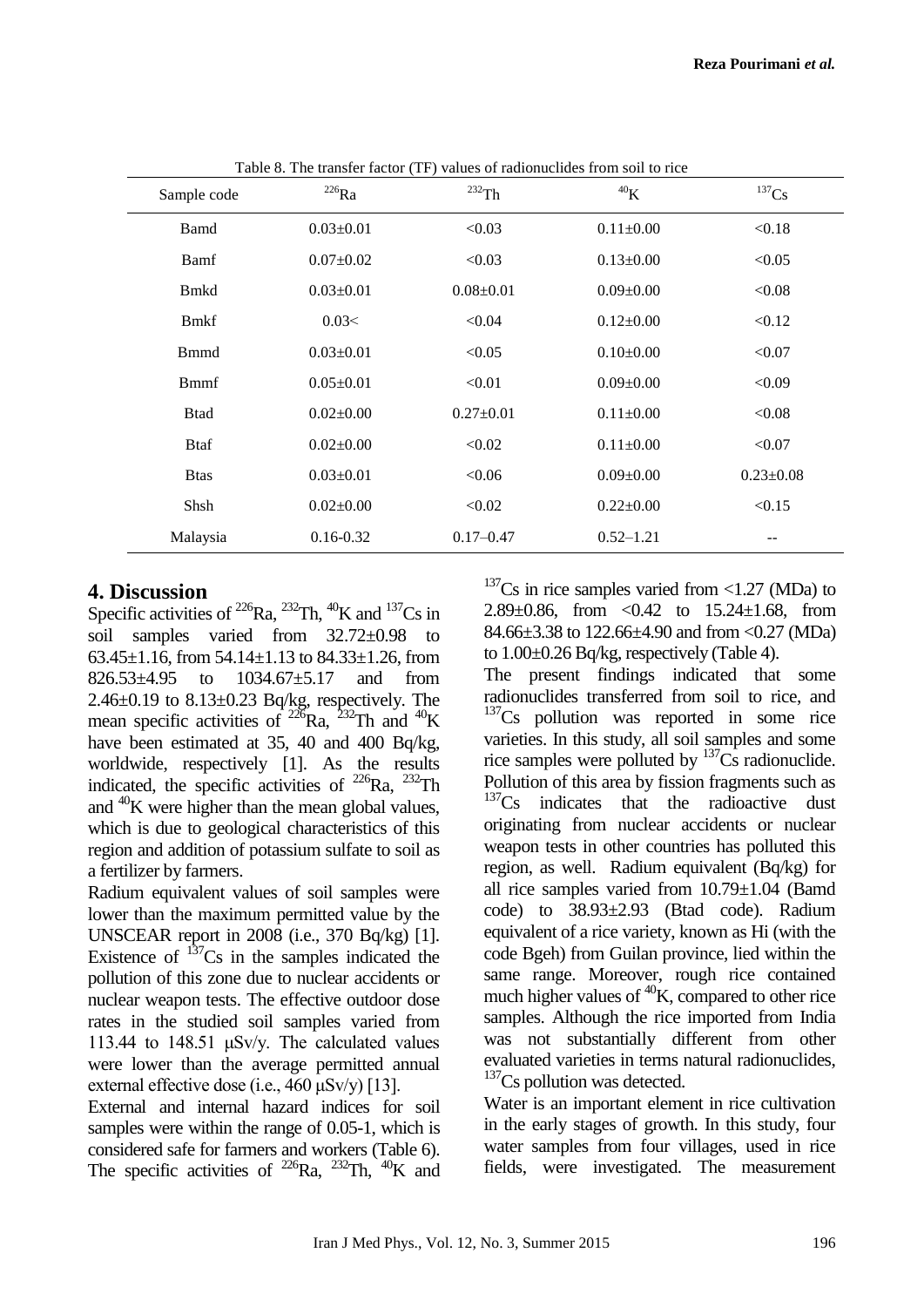results are presented in Table 5. Specific activities of  $^{226}$ Ra,  $^{232}$ Th,  $^{40}$ K and  $^{137}$ Cs in water samples varied from 0.98±0.17 to 1.16±0.27, from <0.23 (MDa) to  $2.78 \pm 0.55$ , from  $\leq 5.23$  (MDa) to 24.26±1.69 and from <0.10 (MDa) to 0.25±0.08 Bq/kg, respectively.

Water can transfer Ra from water alterations of rocks and soil in mountains to rice fields. For all samples, the specific activity of  $^{226}$ Ra was higher than the MDA of the measurement system. For calculating TF, radioactivity in water was disregarded, since in the last steps of wet rice cultivation, water is cut off from rice fields.

As presented in Table 7, the total annual committed effective dose (µSv/y) due the consumption of rice grains by Iranians ranged from 20.50±0.74 to 105.92±9.98 in the studied location, which lies within the average annual range of global ingestion dose [17]. Therefore, consumption of rice would impose no health consequences on consumers. TF values of  $^{226}Ra$ and  $^{40}$ K radionuclides varied from 0.02 to 0.07 and 0.09 to 0.13, respectively.

Table 8 shows the TF values of radionuclides, depending on the variety of rice. This factor for  $232$ Th and  $137$ Cs in most rice varieties was less than the MDa of the system. TF of  $^{232}$ Th was obtained only for Bmkd and Btad samples (a variety of rice named Dh). Also, TF of  $^{137}Cs$  was only obtained for the Btas sample. Maximum TF for <sup>40</sup>K was obtained for rough rice, indicating more <sup>40</sup>K activity concentration in the aerial parts of rice. The calculated TF values in this study were higher than that reported by the International Atomic Energy Agency (IAEA) in 2010; however, the values were much lower than measurements in Malaysia. [21, 16].

Comparison of radionuclide concentrations obtained in this study with some reported findings from other countries is presented in Table 9. In this study, the specific activity of  $40K$  in rice samples was within the same range as the rice imported from Malaysia and Germany. However, presence of <sup>232</sup>Th in some rice varieties was more prominent than other reported results; this may be related to geological characteristics of Gorgan province, located near Alborz plutonic mountains.

| Origin                  | $^{232}\mathrm{Th}$     | 40 <sub>K</sub> | $^{137}\mathrm{Cs}$ | References        |
|-------------------------|-------------------------|-----------------|---------------------|-------------------|
| <b>Brazil</b>           |                         | 14.7            |                     | $[18]$            |
| Egypt                   | 0.60                    | 36              |                     | $[19]$            |
| France                  | 0.32                    | 51              |                     | $[19]$            |
| Germany                 | $0.4 - 0.5$             | $87 - 101$      | 0.1                 | $[19]$            |
| $Iran(Dh)$ <sup>*</sup> | $<$ 3.06 $^{**}$ -15.24 | 84.66-107.24    | $< 0.27 - 0.60$     | The present study |
| Iran(Si)                | < 3.42                  | 83.87           | 1.00                | The present study |
| Iran(Fr)                | $< 0.42 - 20.21$        | 100.51-122.66   | $< 0.36 - 0.63$     | The present study |
| India(11)               | < 4.20                  | 109.72          | 0.75                | The present study |
| China (Hong Kong)       |                         | 15              | 0.26                | [20]              |
| India                   | $0.36 - 0.62$           | $36 - 81$       |                     | $[19]$            |
| Malaysia                | $35 - 65$               | $65 - 110$      |                     | $[16]$            |
| Pakistan                | $0.06 - 0.08$           | $7 - 50$        | $0.02 - 0.04$       | $19$              |
| Pakistan                | $0.43 - 0.46$           | $33 - 38$       |                     | $[19]$            |
| Thailand                | $0.02 - 0.3$            | $22 - 23$       | 0.081               | $[19]$            |

Table 9. Comparison between radionuclides concentrations (Bq/kg) of  $^{232}Th$ ,  $^{40}K$  and  $^{137}Cs$  in rice samples studied in this work and some other countries

\*- In parentheses denote kind of verities \*\* < denote less than MDa ( amount of MDa printed)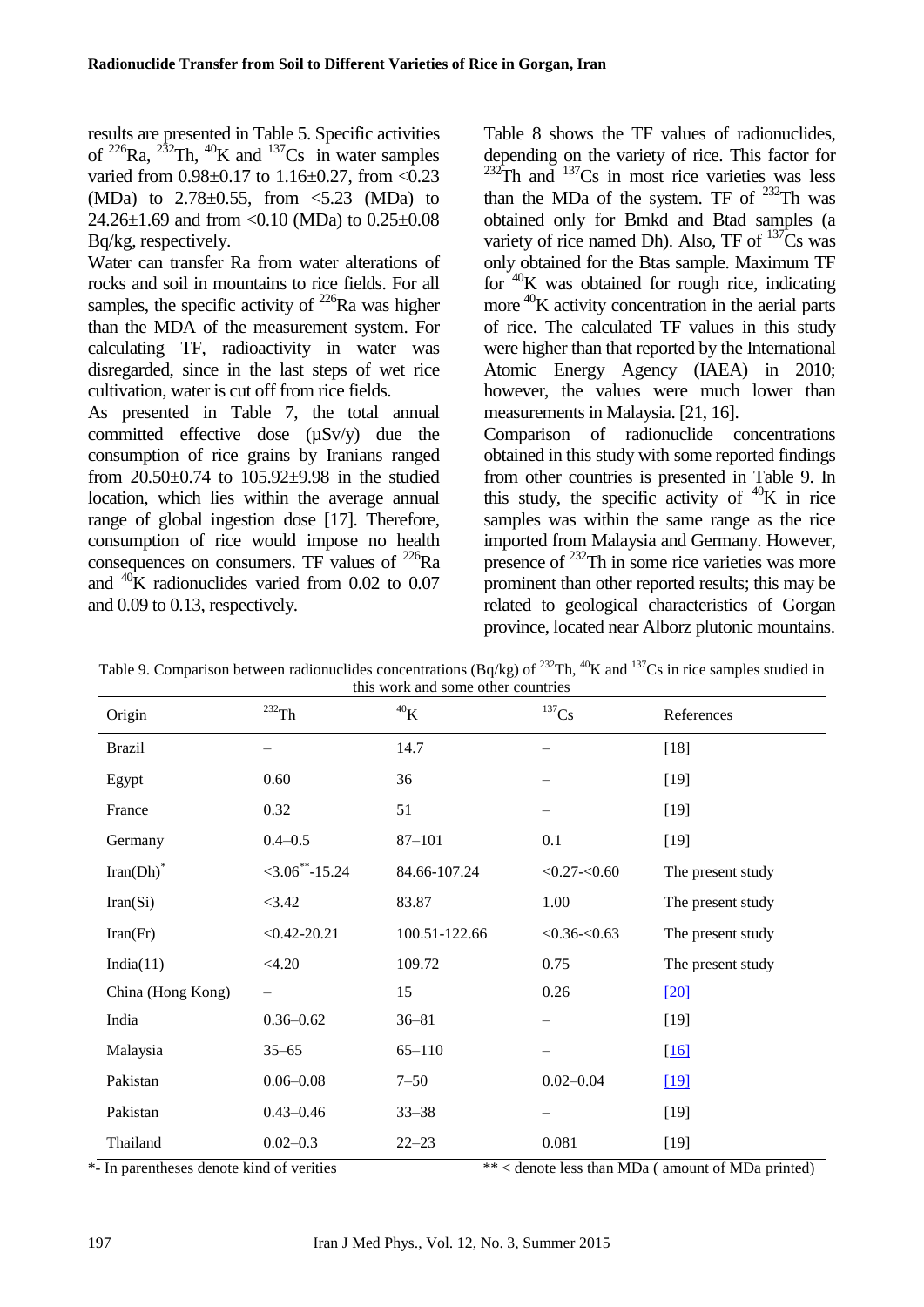# **5. Conclusion**

In the present study, the natural radioactivity of soil samples and different varieties of rice was measured, using gamma ray spectrometry. Radiological effects were calculated for soil and rice samples. The specific activities of  $^{226}$ Ra,  $^{232}$ Th and  $^{40}$ K in soil samples were higher than the mean global value, which is due to geological characteristics of this region and addition of potassium sulfate to soil as a fertilizer by farmers. The results of , this study indicated that radionuclide intake due to rice consumption had no consequence for public health.

### **Acknowledgment**

This study was funded by the Department of Research at Arak University.

#### **References**

1.UNSCEAR,United Nations Scientific Committee on the Effects of Atomic Radiation. Exposure from natural sources of radiation, United Nations publication sales No. 10.IX.3. . 2008, United Nations, United Nations Office at Vienna.

2. Singh P, Rana N, Azam A, Naqvi A, Srivastava D. Levels of uranium in waters from some Indian cities determined by fission track analysis. Radiation Measurements. 1996;26(5):683-7.

3. Fireston BR, Shirley SV, Baglin MC, Frank Chu SY, and Zipkin J, The  $8<sub>th</sub>$  Edition of Table of Isotopes. 1996; CD-ROM, John Wiley &SonsInc.

4. Kalač P. A review of edible mushroom radioactivity. Food Chemistry. 2001; 75 (1):29-35.

5. Dupré  $\overline{A}$ , Boyer-Chatenet L, Sattler RM, Modi AP, [Lee JH](http://www.xenbase.org/community/person.do?method=display&personId=2471&tabId=0), Nicolette ML, et al. A forward chemical genetic screen reveals an inhibitor of the <u>[Mre11-](http://www.xenbase.org/common/resolveLink.do?method=execute&linkMatchId=206647)[Rad50-](http://www.xenbase.org/common/resolveLink.do?method=execute&linkMatchId=116993)[Nbs1](http://www.xenbase.org/common/resolveLink.do?method=execute&linkMatchId=206670)</u> complex. Nat Chem Biol. 2008; 4(2) : 119-25.6. International Rice Commission Newsletter,1997; Vol. 47. Available from: http://www.fao.org/docrep/003/w8595t/w8595t01.htm

7. Perez-MorenoJP, Bolivar JP, Garcia-TenorioR, San Miguel E, AguadoJL,Mas JL, VacaF. A simple method for efficiency calibration of HPGe in γ-spectrometric measurements. Radiat Phys Chem*.* 2001; 61(3): 437-8.

8. International Atomic Energy Agency. Vienna 2003,IAEA-TECDOC-1360. Collection and preparation of bottom sediment samples for analysis of radionuclides and trace elements,2003. Available from: http://www.iaea.org/inis/collection/NCLCollectionStore/\_Public/34/066/34066609.pdf

9.International Atomic Energy Agency, Vienna, 1981,. Methods of Low-Level Counting and Spectrometry Symposium. Berlin. 1981; Vol. 221 Available from: http://wwwnaweb.iaea.org/napc/ih/documents/IAEA%20Monographs/STI%20592%20Methods%20of%20Low%20level %20counting%20and%20spectrometry%201981.pdf

10.American Natural Standard for calibration and use of Germanium spectrometer for the measurement of Gamma-ray emission rates of Radionuclides. ANSIN.1999.

11. Beretaka J and Mathew PJ. Natural Radioactivity of Australian Building Materials, Industrial Wastes and By- Products. Health Physics.1985; 48(1): 87-95.

12. United Nations Scientific Committee on the Effects of Atomic Radiation. Sources, Effects and Risk of Ionizing Radiation.United Nations 2000; New York. Available from: http://www.unscear.org/unscear/publications/2000\_2.html

13.Khandaker MU, Norfadira BW, AminYM, Bradley DA. Committedeffective dose from naturally occurring radionuclides in shellfish. Radiat Phys Chem. 2013: 88: 1–6.

14.Khandaker MU, Jojo PJ, Kassim HA, AminYM, 2012. Radiometric analysis of

construction materials UsingHPGe gamma-ray spectrometry. Radiat Prot Dosim. 2012; 152 (1–3): 33- 37

15. Chakraborty SR, Azim R, Rahman A, Sarker R..Radioactivity Concentrations in Soil and Transfer Factors of Radionuclides from Soil to Grass and Plants in the Chittagong City of Bangladesh.J Phys Sci. 2013; 24(1): 95–113.

16.Asaduzzaman K, Khandeker M, Amin Y, Mahat R. Uptake and distribution of natural radioactivity in rice from soil in north and west part of peninsular Malaysia for the estimation of ingestion dose to man. Annuals of Nuclear Energy 2015; 76: 85-93

17. UNSCEAR, Effects and Risks of Ionizing Radiations. United Nations publication. 2006; Accessed from http://www.unscear.org/unscear/en/publications/2006

18.Venturini L, Sordi GA.Radioactivity and committed effective dose from some Brazilian food stuffs**.**Health Phys. 1999; 76(3): 311–3.